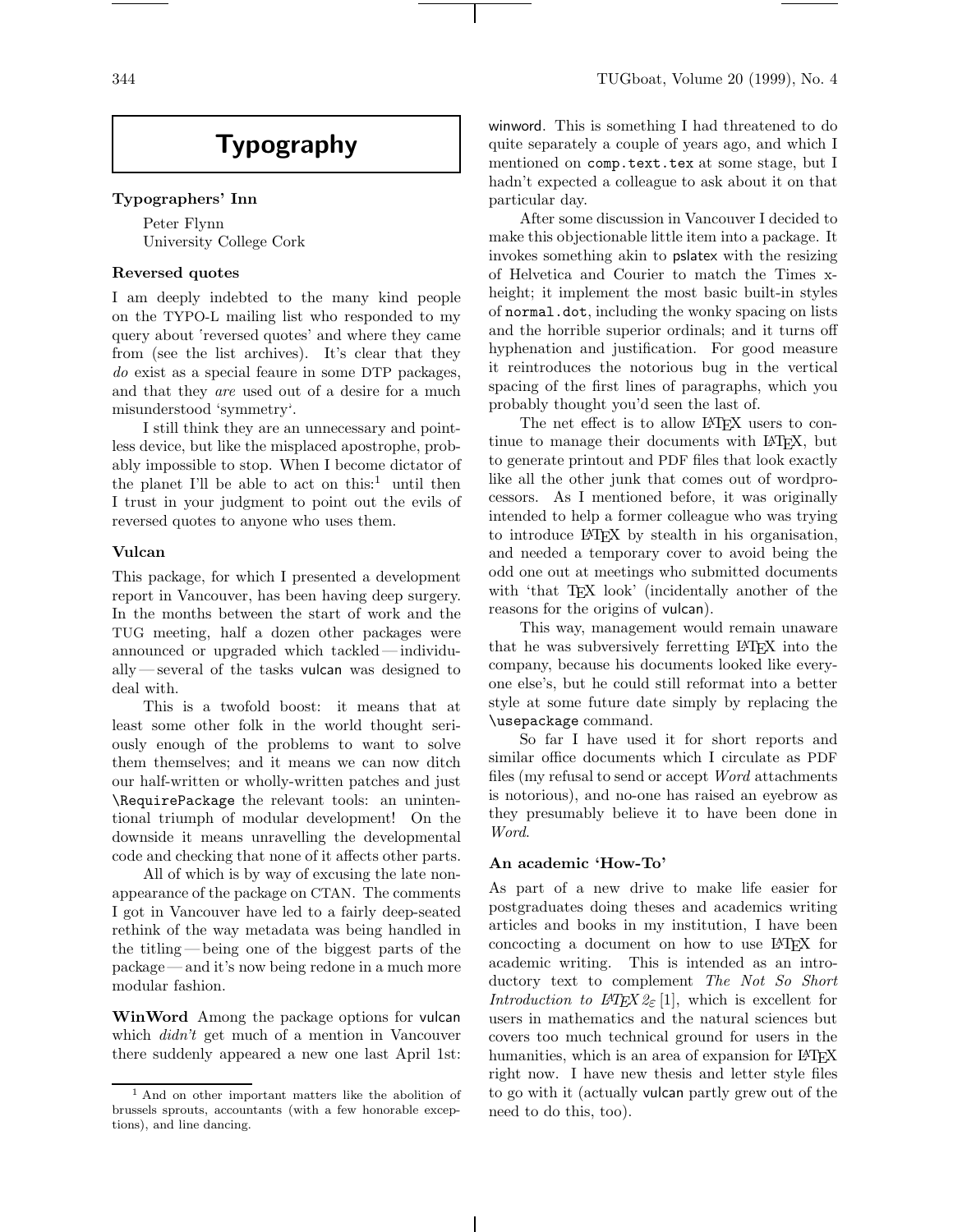TUGboat, Volume 20 (1999), No. 4 345

However, there are two major holdups: *a*) the chapter on fonts needs detailed samples to go with instructions on how to get additional fonts working; and *b*) the chapter on cross-references needs a usable set of routines and macros for humanities-style bibliographic citations.

**'Free' fonts** The font sampler is close to finished, as recent readers of comp.text.tex may have noticed from my occasional grumps about fonts which are supposed to work but don't. On one side of the page I have listed the common everyday typefaces that by now  $(I \text{ hope})$  come with every  $IATFX/dvips$ installation. On the other side I list most (perhaps not all) the other free fonts that are on CTAN, mostly in METAFONT format. I exclude any for which outlines or bitmaps are not freely available.

- Computer Modern with all its common variants (including Dunhill and Fibonacci but excluding Funny Font, for example).
- the ten typefaces representing the Adobe original 'LaserWriter 35',<sup>2</sup> shrinking Avant Garde and growing Chancery a little in order to compensate for the widely differing x-heights. It's surprising how much this difference otherwise obtrudes when you stick all the examples close together like this. The alternative (leaving the 10pt samples as they are) is more 'correct' but in these circumstances would lead to more questions being asked before the reader is equipped to deal with them.
- the X Consortium members' fonts (Utopia, Charter, Nimbus, Antiqua, and Grotesk). On my system (Red Hat Linux, using the default TEX package to which I have of course added hugely over time) all these were broken as installed, even Charter. In all cases the dvips entry was for a PFA file and an encoding which didn't exist, which in most cases didn't match the .fd file created by fontinst, not did it match the .tfm and .vf files. I don't know how this happened, but I'm glad I found it before the users did.
- *•* the METAFONT fonts Pandora, Universal, and Concrete. I'd like to include more METAFONT text faces but space on one side of A4 is limited.
- *•* In at the bottom come examples of Concrete and Euler math, done as EPS file because I haven't figured out how to have three different

math encodings available in one file, nor am I sure I want to.

I have used the phrase 'Typographia Ars Artium Omnium Conservatrix'<sup>3</sup> for the samples on this page, rather than strict alphabets, but for the other typefaces, a quotation relevant to their usage domain would be appropriate (so I'm open to suggestions for a phrase to illustrate Punk, for example).

On the other side comes the fun, therefore. I'm not fond of pigeon-holing typefaces for purposes of usage beyond simple classifications like serif and sans-serif. For typographic taxonomy, of course, there are many useful ways of highlighting the differences, but they would be inappropriate in a document aimed at beginners. I have settled for dividing what is available into 'collections', bearing in mind that scholars approaching the use of LATEX are likely to be most interested in what is useful for their field. The classification is not quite arbitrary but it will do until I find something better, and it's incomplete because as I write I'm still working through CTAN...

- **Germanic** Yannis Haralambous' elegant Fraktur, Schwabacher, Gothic, and Decorative Initials all worked fine, as I would have expected, and I've pinched a bit of Goethe and a bit of Caxton for the sample text.
- **Historical** Ditto Peter Wilson's fine archaic fonts, for which he has kindly updated the Ugaritic (cuneiform). I've added the sean-chló (old Irish) EIAD font in this collection, along with Rustic, Bard, Uncial, and Ogham. These required some surgery to the .fd and .mf files, which was one of my chief problems, not being well versed in METAFONT. I even added Tengwar, which I managed to coax into action some years ago, with some homebrewed macros which let me typeset a readable transliteration of 'Ash nazg durbatul $\hat{u}$ k...'.
- **Symbols** The problems start when you try to use the symbol fonts like chess, backgammon, astronomical signs, cartography symbols, the BB dingbats, etc. Many of these fonts were designed for use with plain T<sub>EX</sub> which loads fonts slightly differently from LAT<sub>EX</sub>. Because I was being a good little boy and using or writing .fd files for each font, they were being loaded at an explicit 10pt regardless of whether or not the METAFONT code specified 10pt. As METAFONT's default design size is 128pt I was getting microscopically small characters, and no amount of fiddling with the METAFONT code

 $2$  Without showing variants, just mentioning they exist  $$ this is not for typographers: if readers haven't grasped by this stage that italics slope to the right and that bold is blacker and heavier than roman then I need to hear from them.

<sup>3</sup> 'Printing, the art which preserves all others'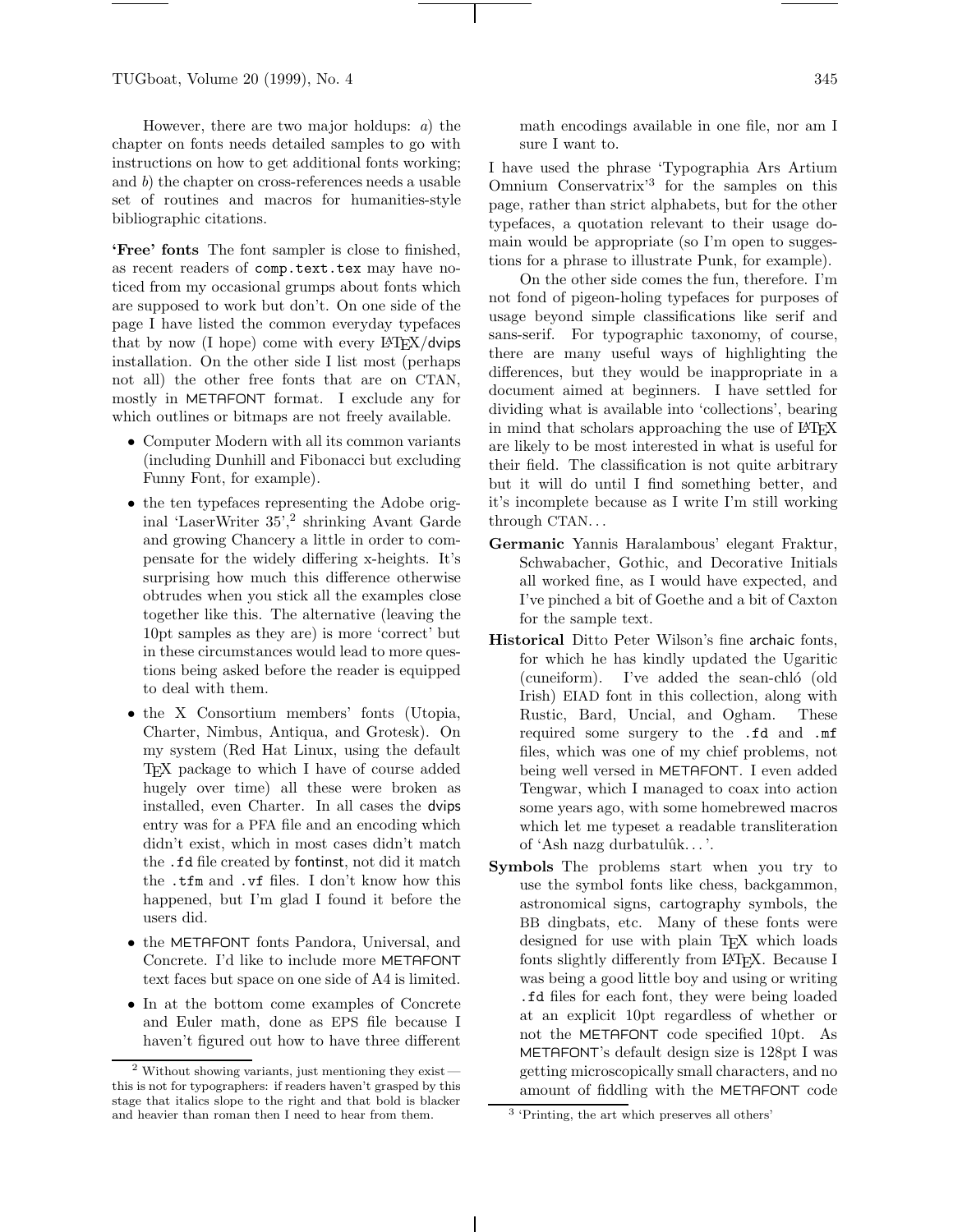346 TUGboat, Volume 20 (1999), No. 4

 $\frac{1}{2}$ 

## Additional free fonts for use with LATEX

## The Historical Collection

| The Historical Collection  |                                                                                                                                                            |   |
|----------------------------|------------------------------------------------------------------------------------------------------------------------------------------------------------|---|
| <b>Cypriot</b>             | $\downarrow$ V‡ $\gtrsim$ Xîk‡ $\cap$ X $\chi$ oliv oli $\times$ y $\chi$ y, $\sim$ xix $\gamma$ y, $\swarrow$ ziv $\chi$ l $\chi$ xi $\vdash$ l $\chi$ )( |   |
| Éireannach                 | níl son tinteán map vo tinteán péin                                                                                                                        | ╅ |
| <b>Etruscan</b>            | T1014A1BIA A43 A4TIYM OMYIYM OY3E4AT4IX                                                                                                                    |   |
| Linear 'B'                 | ŧ7ŧBil+1ŧ9¥+ *LY *LX*F¥ *BF*FB YBFYAL→+XL*H                                                                                                                |   |
| <b>Phoenician</b>          | $+10111111 \times 34W$ > 411 9 0911 9 01 14141                                                                                                             |   |
| Runic                      | 1JKRXRPKHIP PRU PR1INM RM+INM R+UMRP1RIY                                                                                                                   |   |
| <b>Rustic</b>              | IYPOGRAPHIA ARS ARIIUM OMNIUM CONSERVAIRIX                                                                                                                 |   |
| <b>Bard</b>                | <u> 17 d'Ocean de alterations de la compart de la production de la compart de la compart de la compart de la compa</u>                                     |   |
| <b>Uncial</b>              | $\tau$ γρος μαρίδια αρεαρτιάσο Οσηνιάσο Conse μολίτμι $\mathbf x$                                                                                          |   |
| Quenya                     | ည် ကဲ့သော ကျောက်သော ကိုသွင်း မြစ်သည် ကုန်းများ ကွဲများကို ကုန်းမြောက် ကုန်းကို ကုန်း                                                                       |   |
| Ogham                      |                                                                                                                                                            |   |
| <b>Ugaritic Cuneiform</b>  | <b>DF DEERT H#EEH #FDFFFDE</b><br>K#⊏1Þ™ÞEF™                                                                                                               |   |
| The Symbol Collection      |                                                                                                                                                            |   |
| <b>Chess</b>               | <b>Backgammon</b>                                                                                                                                          |   |
| <b>Astronomical</b>        | ⊙ ያ ? δ δ 4 ħ δ ₩ Ρ c Y δ II ω Ω m m m c m / δ x H                                                                                                         |   |
| <b>IPA</b>                 | αβεδεφγhijBAmno?frfθυνωχγ3g αβεδεφγhijBAmno?frfθυνωχγ3g                                                                                                    |   |
| Cartography                | <b>*↓ª▲☆₩≥≥◯±♪□ⅈ┅◯▽⋒○≯◎ご♪♣</b> 6◘(చ∔⊕∡★ఆ∔↓♡♠≻▤☀డ∳                                                                                                          |   |
| <b>BB</b> Dingbats         |                                                                                                                                                            |   |
| The Germanic Collection    |                                                                                                                                                            |   |
| Fraktur                    | Alles Vergängliche ist nur ein Gleichnis / Das Unzulängliche hier wird's Ereignis;                                                                         |   |
| <b>Schwabacher</b>         | Das Unbeschreibliche hier wird's getan / Das Ewig-Weibliche zieht uns hinan:                                                                               |   |
| 'Gothic'                   | It it plete ony man tpirituel or temporel to bye any pyes of two and thre comemoraciós                                                                     |   |
| <b>Decorative Initials</b> |                                                                                                                                                            |   |

seemed to fix it. The principal fix was pointed out by several people: add font\_size 10pt#; to the mode\_setup and make sure it is typed without an equals sign. It finally dawned on me that I was still using the .tfm files that I copied from a CD-ROM, when it was suggested I chould check the .tfms with tftopl, and sure enough, they still bore the 128pt design size. Removing the files and letting the system regenerate them was enough: suddenly everything came to life.

Once I've finished the sampler I'll post the fixes needed, as well as the source. I need to get it to the

stage where a user can invoke a package and know that the characters needed will be available, and will resize to the current context. One of the distinctions in using these packages is between 'conventional' fonts, which are assumed to be something you want as your body copy (so for example the pslatex package installs Times, Helvetica, and Courier *in place of* the CM defaults); and 'incidental' fonts (with Runic, for example, it is assumed the user does not want to try and typeset the entire article in runes, but just use the characters in examples).